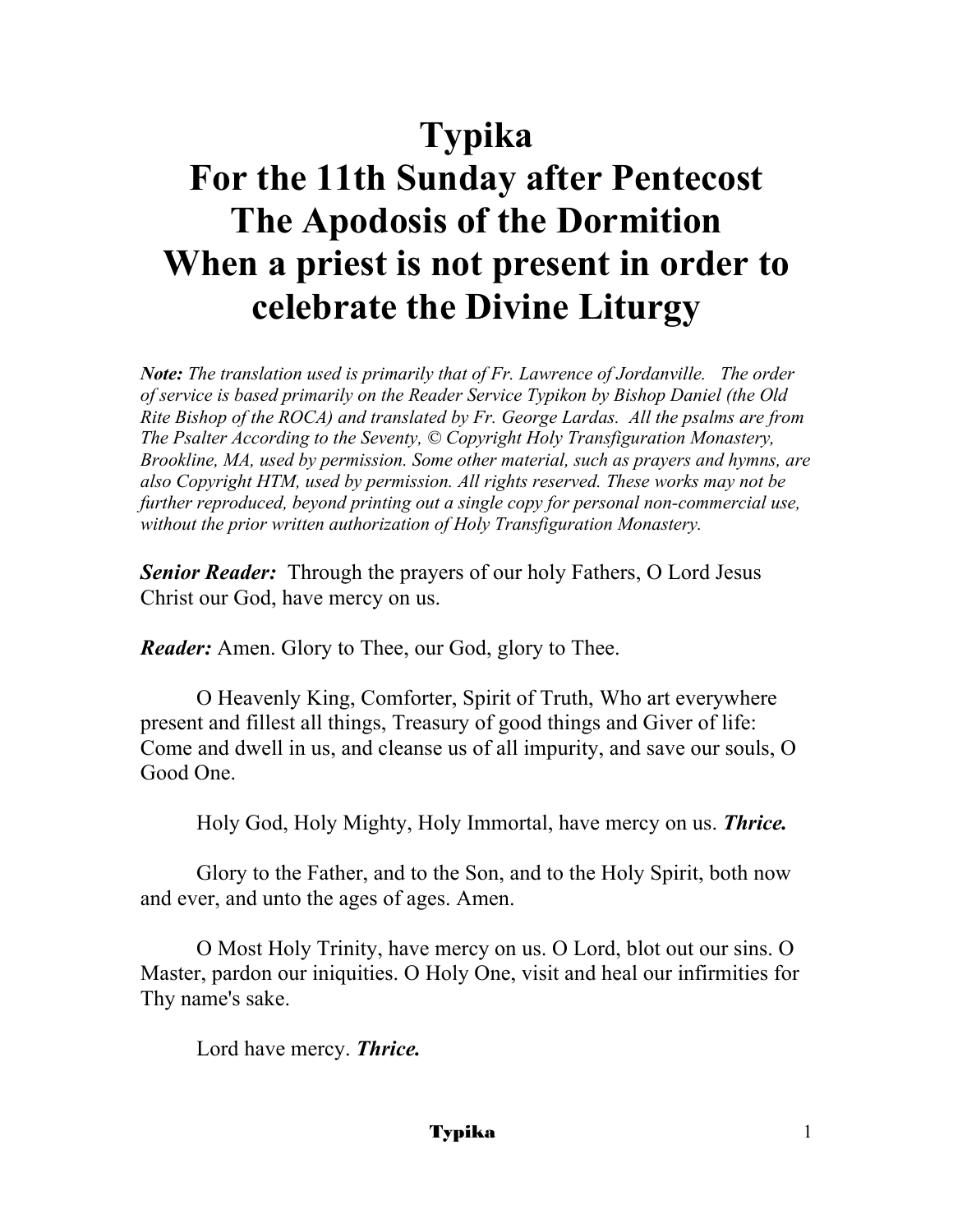Glory to the Father and to the Son and to the Holy Spirit, both now and ever, and unto the ages of ages. Amen.

Our Father, Who art in the Heavens, hallowed be Thy Name. Thy Kingdom come, Thy will be done, on earth as it is in Heaven. Give us this day our daily bread, and forgive us our debts, as we forgive our debtors; and lead us not into temptation, but deliver us from the evil one.

*Senior Reader:* O Lord, Jesus Christ, Son of God, have mercy on us.

*Reader:* Amen.

Lord have mercy. *Twelve Times.*

Glory to the Father and to the Son and to the Holy Spirit, both now and ever, and unto the ages of ages. Amen.

O come let us worship God our King.

O come let us worship and fall down before Christ our King and God.

O come let us worship and fall down before Christ Himself, our King and God.

#### **The First Antiphon**

Bless the Lord, o my soul; blessed art Thou, O Lord. \* Bless the Lord, O my soul, and all that is within me bless His holy name. \* Bless the Lord, O my soul, and forget not all that He hath done for thee.  $*$  Who is gracious unto all thine iniquities, Who healeth all thine infirmities. \* Who redeemeth thy life from corruption, Who crowneth thee with mercy and compassion. \* Who fulfilleth thy desire with good things; thy youth shall be renewed as the eagle's. \* The Lord performeth deeds of mercy, and executeth judgment for all them that are wronged. \* He hath made His ways known unto Moses, unto the sons of Israel the things that He hath willed. \* Compassionate and merciful is the Lord, long-suffering and plenteous in mercy. \* Not unto the end will He be angered, neither unto eternity will He be wroth. \* Not according to our iniquities hath He dealt with us, neither according to our sins hath He rewarded us. \* For according to the height of heaven from the earth, the Lord hath made His mercy to prevail over them that fear Him. \* As far as the east is from the west, so far hath He removed our iniquities from us. \* Like as a father hath compassion upon his sons, so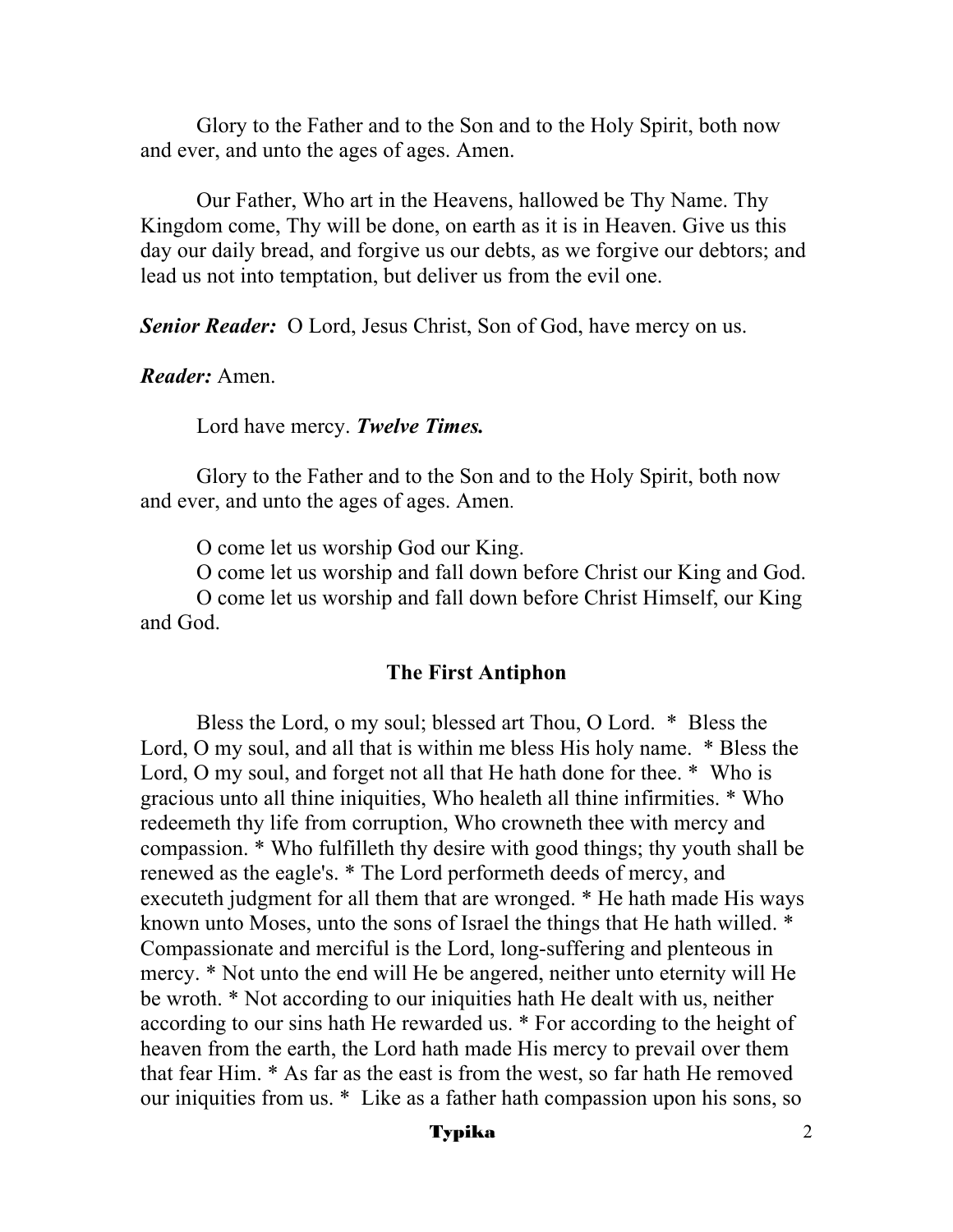hath the Lord had compassion upon them that fear Him; \* for He knoweth whereof we are made, He hath remembered that we are dust. \* As for man, his days are as the grass; as a flower of the field, so shall he blossom forth.  $*$ For when the wind is passed over it, then it shall be gone, and no longer will it know the place thereof. \* But the mercy of the Lord is from eternity, even unto eternity, upon them that fear Him. \* And His righteousness is upon sons of sons, upon them that keep His testament and remember His commandments to do them. \* The Lord in heaven hath prepared His throne, and His kingdom ruleth over all. \* Bless the Lord, all ye His angels, mighty in strength, that perform His word, to hear the voice of His words. \* Bless the Lord, all ye His hosts, His ministers that do His will. \* Bless the Lord, all ye His works, in every place of His dominion.

Glory to the Father, \* and to the Son, \* and to the Holy Spirit. \* Both now and ever, \* and unto the ages of ages. Amen.

Bless the Lord, O my soul, \* and all that is within me \* bless His holy name; \* blessed art Thou, O Lord.

#### **The Second Antiphon**

Glory to the Father, \* and to the Son, \* and to the Holy Spirit. \* Praise the Lord, O my soul. I will praise the Lord in my life, I will chant unto my God for as long as I have my being. \* Trust ye not in princes, in the sons of men, in whom there is no salvation. \* His spirit shall go forth, and he shall return unto his earth. In that day all his thoughts shall perish. \* Blessed is he of whom the God of Jacob is his help, whose hope is in the Lord his God, \* Who hath made heaven and the earth, the sea and all that is therein. \* Who keepeth truth unto eternity, Who executeth judgment for the wronged, Who giveth food unto the hungry. \* The Lord looseth the fettered; the Lord maketh wise the blind; the Lord setteth aright the fallen; \* the Lord loveth the righteous; the Lord preserveth the proselytes. \* He shall adopt for His own the orphan and widow, and the way of sinners shall He destroy. \* The Lord shall be king unto eternity; thy God, O Zion, unto generation and generation.

Both now and ever, and unto the ages of ages. Amen. O onlybegotten Son and Word of God, Who art immortal, yet didst deign for our salvation to be incarnate of the Holy Theotokos and Ever-Virgin Mary, and without change didst become man, and was crucified, O Christ God, trampling down death by death. Thou Who art one of the Holy Trinity, glorified with the Father and the Holy Spirit, save us.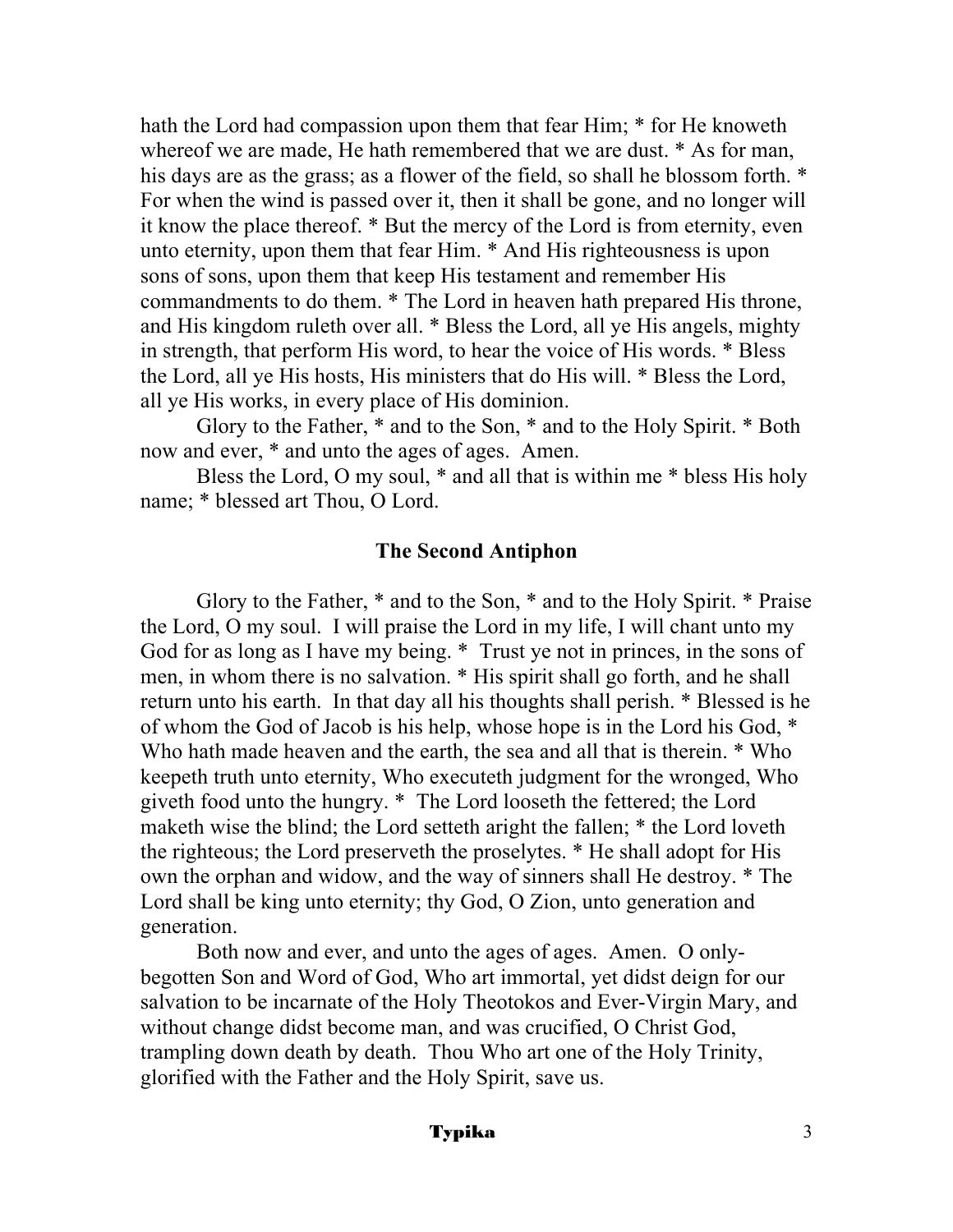#### **Third Antiphon**

**In Thy kingdom remember us, O Lord, \* when Thou comest in Thy kingdom.**

**Blessed are the poor in spirit, \* for theirs is the kingdom of heaven.** 

**Blessed are they that mourn, \* for they shall be comforted.** 

**Blessed are the meek, \* for they shall inherit the earth.** 

We offer Thee the cry of the thief, and we pray: Remember us in Thy kingdom, O Savior.

## **Blessed are they that hunger and thirst after righteousness, \* for they shall be filled.**

For the forgiveness of transgressions we offer unto Thee the Cross which Thou didst accept for our sake, O Thou who lovest mankind.

## **Blessed are the merciful, \* for they shall obtain mercy.**

We bow down in worship, O Master, before Thy burial and rising, whereby Thou hast delivered the world from corruption, O Thou Who lovest mankind.

# **Blessed are the pure in heart, \* for they shall see God.**

By Thy death hath death been slain, O Lord, and by Thy resurrection hast Thou saved the world, O Savior.

# **Blessed are the peacemakers, \* for they shall be called the sons of God.**

Risen from the tomb, Thou didst meet the myrrh-bearing women; and Thou didst tell Thy disciples to announce Thine arising.

## **Blessed are they which are persecuted for righteousness' sake, \* for theirs is the kingdom of heaven.**

#### Typika 4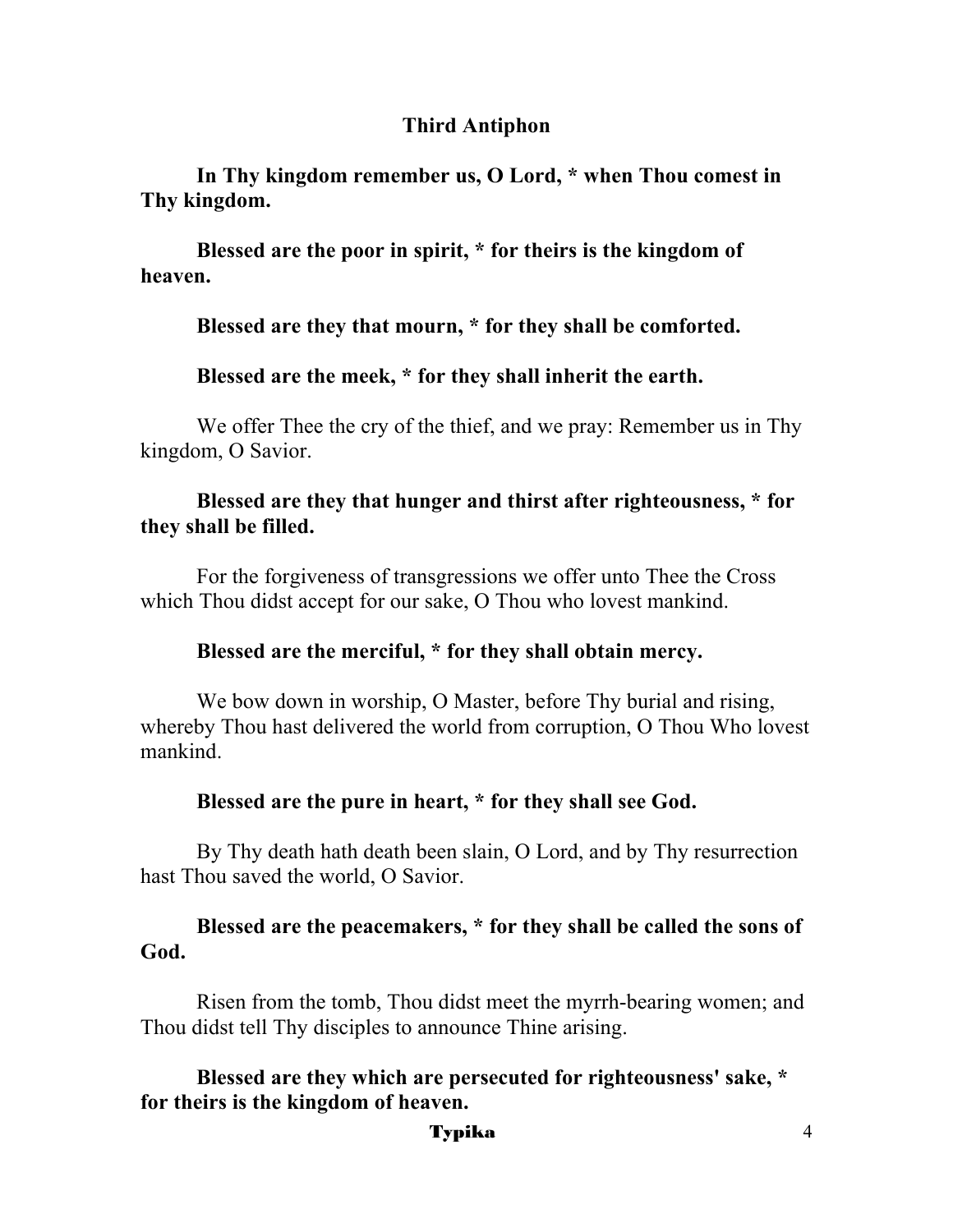Those who slept in darkness, beholding Thee, the Light, in the nethermost parts of hades, O Christ, were raised from the dead.

#### **Blessed are ye, when men shall revile you, and persecute you, \* and shall say all manner of evil against you falsely, for my sake.**

The angelic hosts were amazed, seeing their Master in Zion, bearing in His arms a woman's soul; for as befitteth a Son, He exclaimed to her in all-pure manner: Come, O pure one, and be glorified with thy Son and God!

### **Rejoice, and be exceeding glad, \* for great is your reward in the heavens.**

The choirs of angels buried thy body, which had received God, gazing upon it with fear, and exclaiming with a loud voice: O Theotokos who ascendest to thy Son in the heavenly mansions, thou ever savest thine inheritance!

### **Glory to the Father, \* and to the Son, \* and to the Holy Spirit.**

Come ye to Zion, the divine and fertile mountain of the living God, and let us behold the Theotokos; for Christ hath translated here, as His mother, to the Holy of Holies of a far better and divine tabernacle.

#### **Both now and ever, \* and unto the ages of ages. Amen.**

Accept from us a hymn of parting, O Mother of the living God, and with thy light-bearing and divine grace overshadow us, granting victory to Orthodox hierarchs over heresies, and forgiveness to all Christian people who hymn thee, and salvation to their souls.

## **Entry Hymn**

O come let us worship and fall down before Christ, Who rose from the dead, O Son of God, save us who sing to Thee: Alleluia, alleluia, alleluia.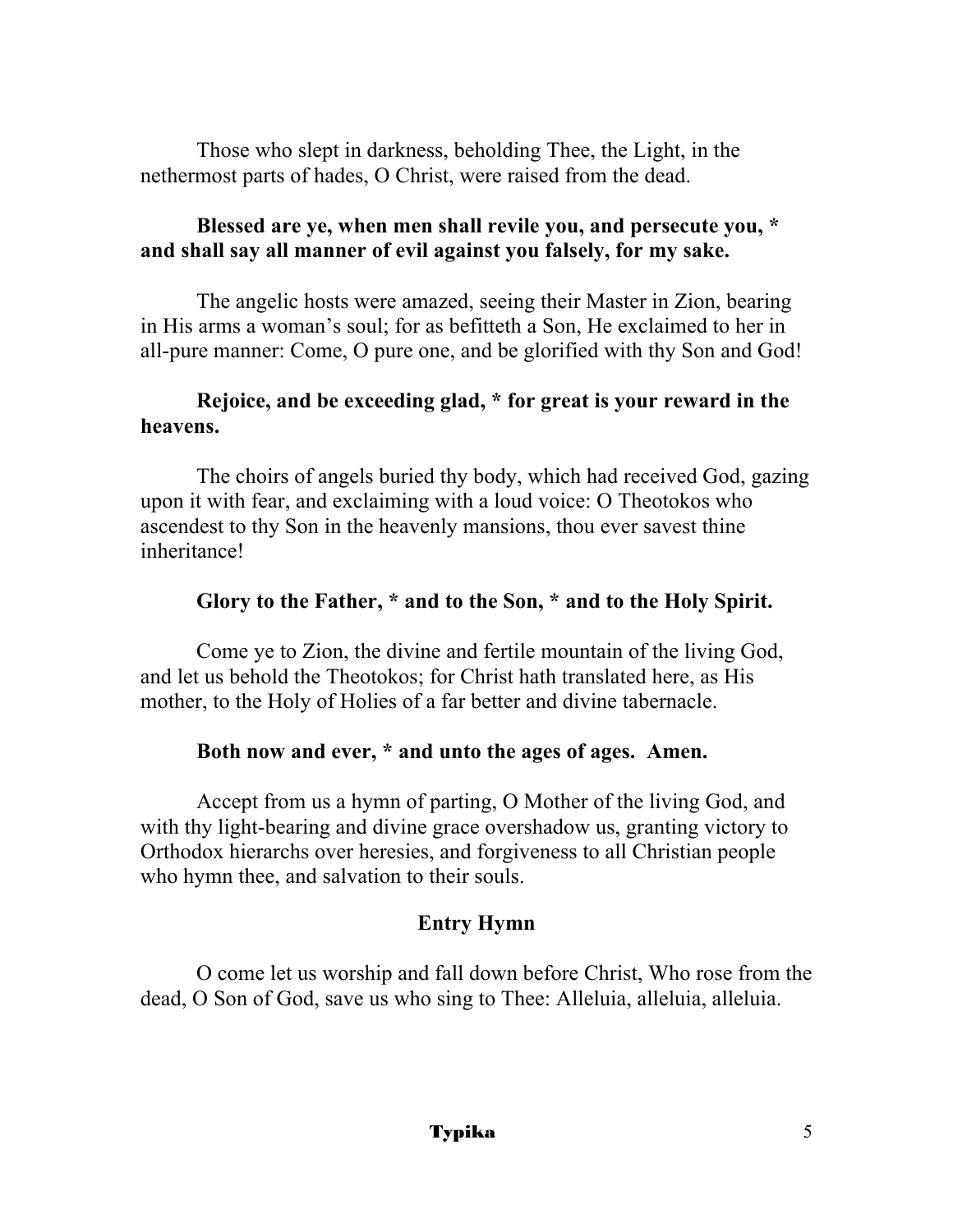## **Troparia**

**Tone 2:** When Thou didst descend unto death, O Life Immortal, / then didst Thou slay Hades with the lightning of Thy Divinity. / And when Thou didst also raise the dead out of the nethermost depths, / all the Hosts of the heavens cried out: // O Life-giver, Christ our God, glory be to Thee.

#### **Glory… Both now… Tone 1:**

In giving birth thou didst preserve thy virginity; / in thy dormition thou didst not forsake the world, O Theotokos. / Thou wast translated unto life, / since thou art the Mother of Life; // and by thine intercessions dost thou deliver our souls from death.

## **Trisagion**

Holy God, Holy mighty, Holy Immortal have mercy on us. *Thrice.*

 Glory to the Father, and to the Son, and to the Holy Spirit, both now and ever, and unto the ages of ages. Amen. Holy Immortal have mercy on us.

Holy God, Holy mighty, Holy Immortal have mercy on us.

# **Prokimena**

*Reader:* The Prokimenon in the **2nd Tone:** The Lord is my strength and my song, and He is become my salvation.

*Choir*: The Lord is my strength and my song, and He is become my salvation.

*Reader:* With chastisement hath the Lord chastened me, but He hath not given me over unto death.

*Choir*: The Lord is my strength and my song, and He is become my salvation.

## Typika 6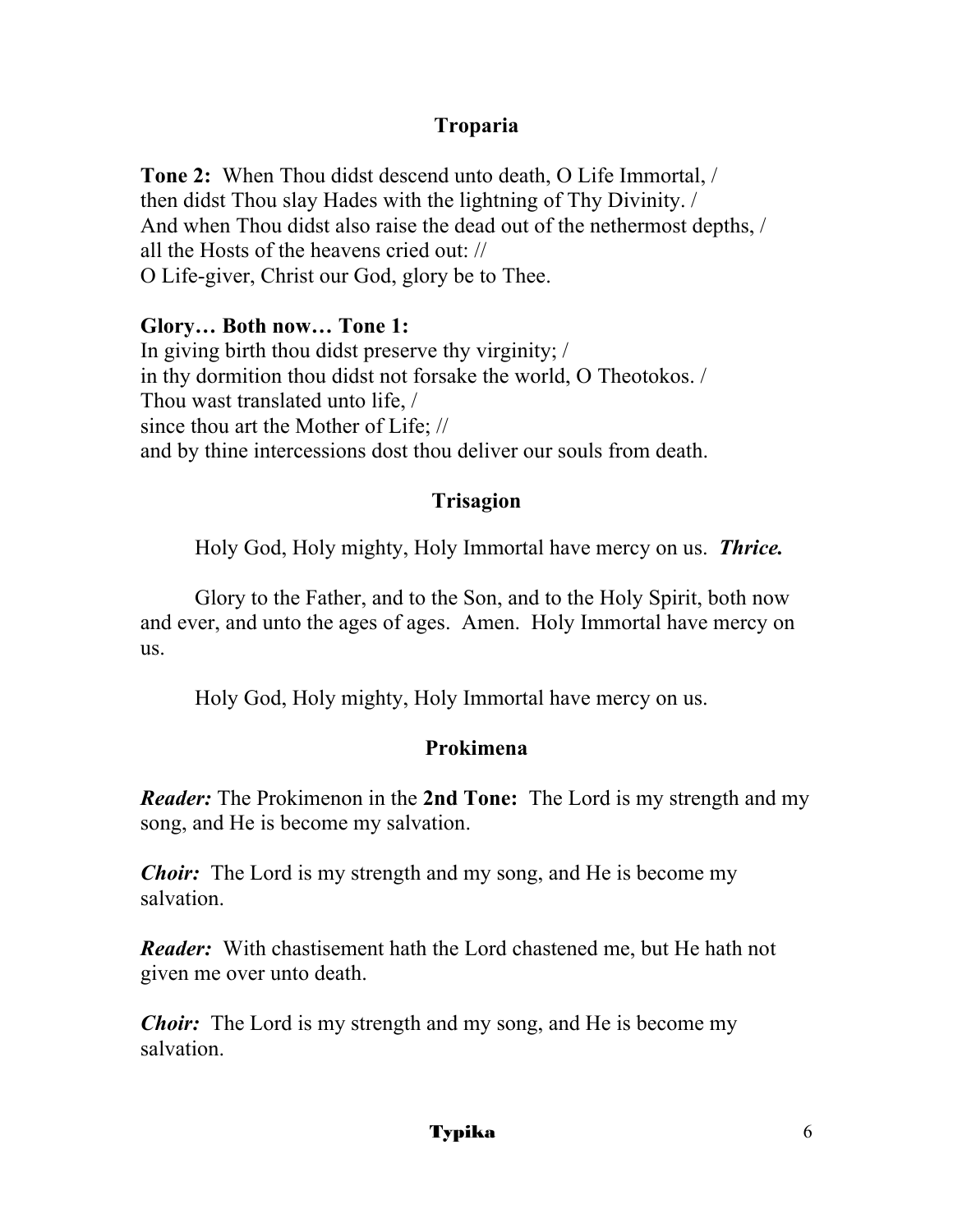*Reader:* In the **3rd Tone:** My soul doth magnify the Lord, and my spirit hath rejoiced in God my Savior.

*Choir*: My soul doth magnify the Lord, and my spirit hath rejoiced in God my Savior.

## **Epistle**

*Reader:* The Reading is from the First Epistle of the Holy Apostle Paul to the Corinthians:

Brethren, the seal of mine apostleship are ye in the Lord. Mine answer to them that do examine me is this, Have we not power to eat and to drink? Have we not power to lead about a sister, a wife, as well as other apostles, and as the brethren of the Lord, and Cephas? Or I only and Barnabas, have not we power to forbear working? Who goeth a warfare any time at his own charges? who planteth a vineyard, and eateth not of the fruit thereof? or who feedeth a flock, and eateth not of the milk of the flock? Say I these things as a man? or saith not the law the same also? For it is written in the law of Moses, thou shalt not muzzle the mouth of the ox that treadeth out the corn. Doth God take care for oxen? Or saith he it altogether for our sakes? For our sakes, no doubt, this is written: that he that ploweth should plow in hope; and that he that thresheth in hope should be partaker of his hope. If we have sown unto you spiritual things, is it a great thing if we shall reap your carnal things? If others be partakers of this power over you, are not we rather? Nevertheless we have not used this power; but suffer all things, lest we should hinder the gospel of Christ.

Brethren, let this mind be in you, which was also in Christ Jesus: who, being in the form of God, thought it not robbery to be equal with God: but made himself of no reputation, and took upon him the form of a servant, and was made in the likeness of men: and being found in fashion as a man, he humbled himself, and became obedient unto death, even the death of the cross. Wherefore God also hath highly exalted him, and given him a name which is above every name: that at the name of Jesus every knee should bow, of things in heaven, and things in earth, and things under the earth; and that every tongue should confess that Jesus Christ is Lord, to the glory of God the Father.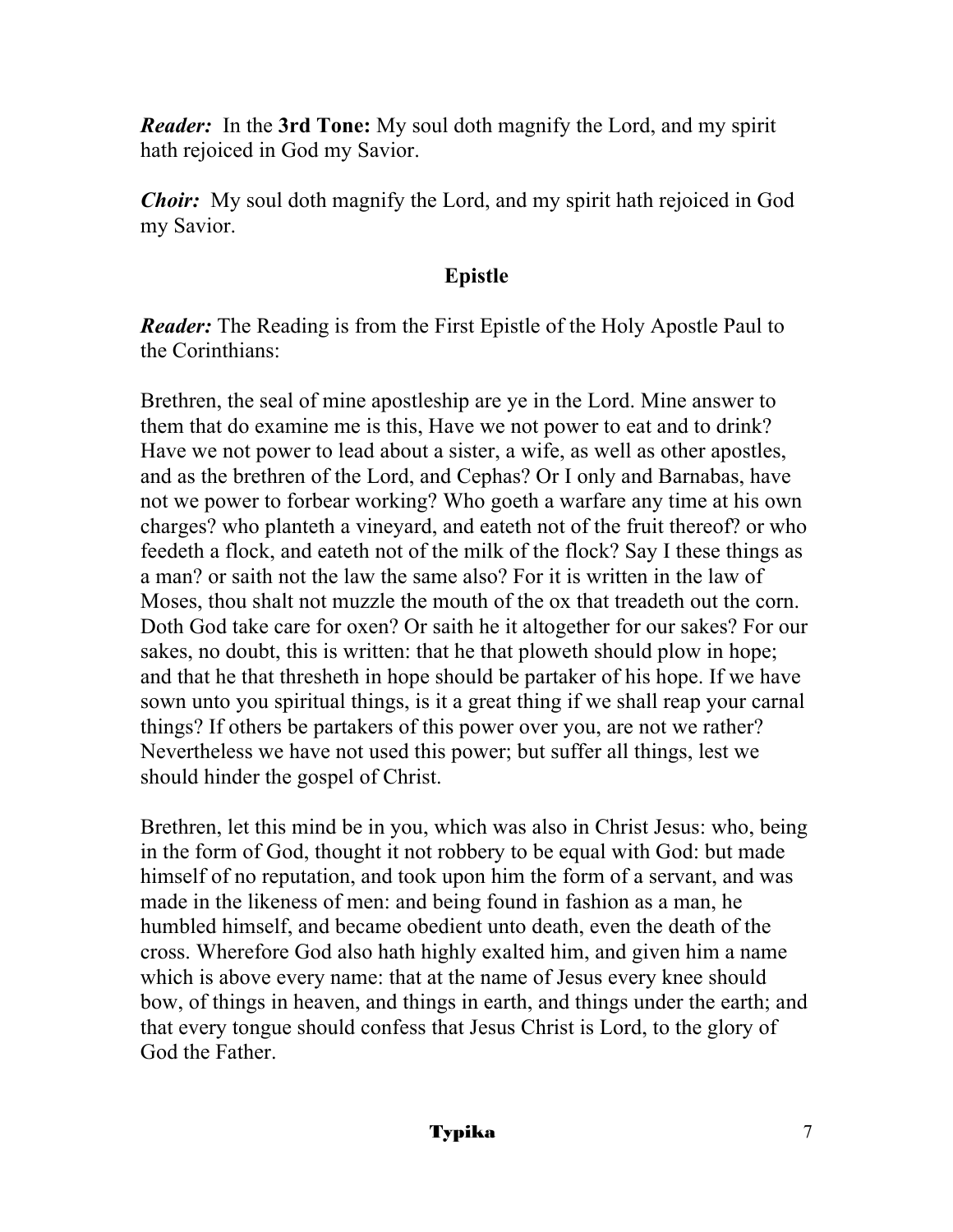*Reader:* Alleluia in the **2nd Tone:** The Lord hear thee in the day of affliction; the name of the God of Jacob defend thee.

*Choir:* Alleluia, Alleluia, Alleluia!

*Reader:* O Lord, save the king, and hearken unto us in the day when we call upon Thee.

*Choir:* Alleluia, Alleluia, Alleluia!

*Reader:* Arise, O Lord, into Thy rest, Thou and the ark of Thy holiness.

*Choir:* Alleluia, Alleluia, Alleluia!

#### **The Gospel**

*Senior Reader:* The Reading is from the Holy Gospel according to Matthew.

*Choir:* Glory to Thee, O Lord, Glory to Thee!

*Senior Reader:* The Lord spake this parable: The kingdom of heaven likened unto a certain king, which would take account of his servants. And when he had begun to reckon, one was brought unto him, which owed him ten thousand talents. But forasmuch as he had not to pay, his lord commanded him to be sold, and his wife, and children, and all that he had, and payment to be made. The servant therefore fell down, and worshipped him, saying, Lord, have patience with me, and I will pay thee all. Then the lord of that servant was moved with compassion, and loosed him, and forgave him the debt. But the same servant went out, and found one of his fellowservants, which owed him an hundred pence: and he laid hands on him, and took him by the throat, saying, Pay me that thou owest. And his fellowservant fell down at his feet, and besought him, saying, Have patience with me, and I will pay thee all. And he would not: but went and cast him into prison, till he should pay the debt. So when his fellowservants saw what was done, they were very sorry, and came and told unto their lord all that was done. Then his lord, after that he had called him, said unto him, O thou wicked servant, I forgave thee all that debt, because thou desiredst me: shouldest not thou also have had compassion on thy fellowservant, even as I had pity on thee? And his lord was wroth, and delivered him to the tormentors, till he should pay all that was due unto him. So likewise shall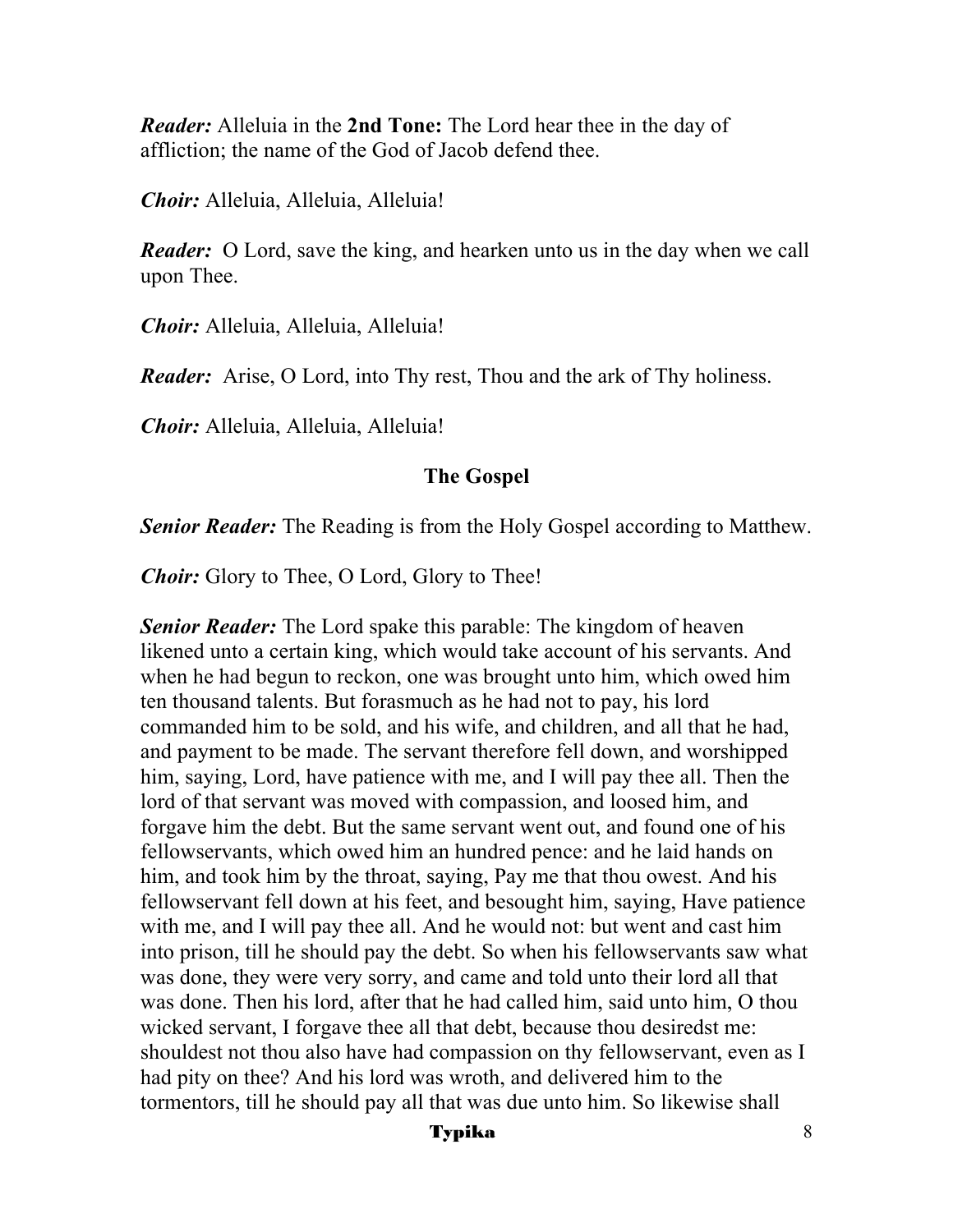my heavenly Father do also unto you, if ye from your hearts forgive not every one his brother their trespasses.

At that time, Jesus entered into a certain village: and a certain woman named Martha received him into her house. And she had a sister called Mary, which also sat at Jesus' feet, and heard his word. But Martha was cumbered about much serving, and came to him, and said, Lord, dost thou not care that my sister hath left me to serve alone? bid her therefore that she help me. And Jesus answered and said unto her, Martha, Martha, thou art careful and troubled about many things: but one thing is needful: and Mary hath chosen that good part, which shall not be taken away from her. And it came to pass, as he spake these things, a certain woman of the company lifted up her voice, and said unto him, Blessed is the womb that bare thee, and the paps which thou hast sucked. But he said, Yea rather, blessed are they that hear the word of God, and keep it.

*Choir:* Glory to Thee, O Lord, Glory to Thee!

*Choir: [In the 6<sup>th</sup> Sticheron Tone]* 

Remember us, O Lord, when Thou comest in Thy kingdom. Remember us, O Master, when Thou comest in Thy kingdom. Remember us, O Holy One, when Thou comest in Thy kingdom.

The heavenly choir praiseth Thee and saith: Holy, Holy, Holy, Lord of Sabaoth; heaven and earth are full of Thy glory.

*Stichos:* Come unto Him, and be enlightened and your faces shall not be ashamed.

The heavenly choir praiseth Thee and saith: Holy, Holy, Holy, Lord of Sabaoth; heaven and earth are full of Thy glory.

Glory to the Father, and to the Son, and to the Holy Spirit.

The choir of Holy angels and archangels, with all the heavenly hosts praiseth Thee and saith: Holy, Holy, Holy, Lord of Sabaoth; heaven and earth are full of Thy glory.

*In plain chant:*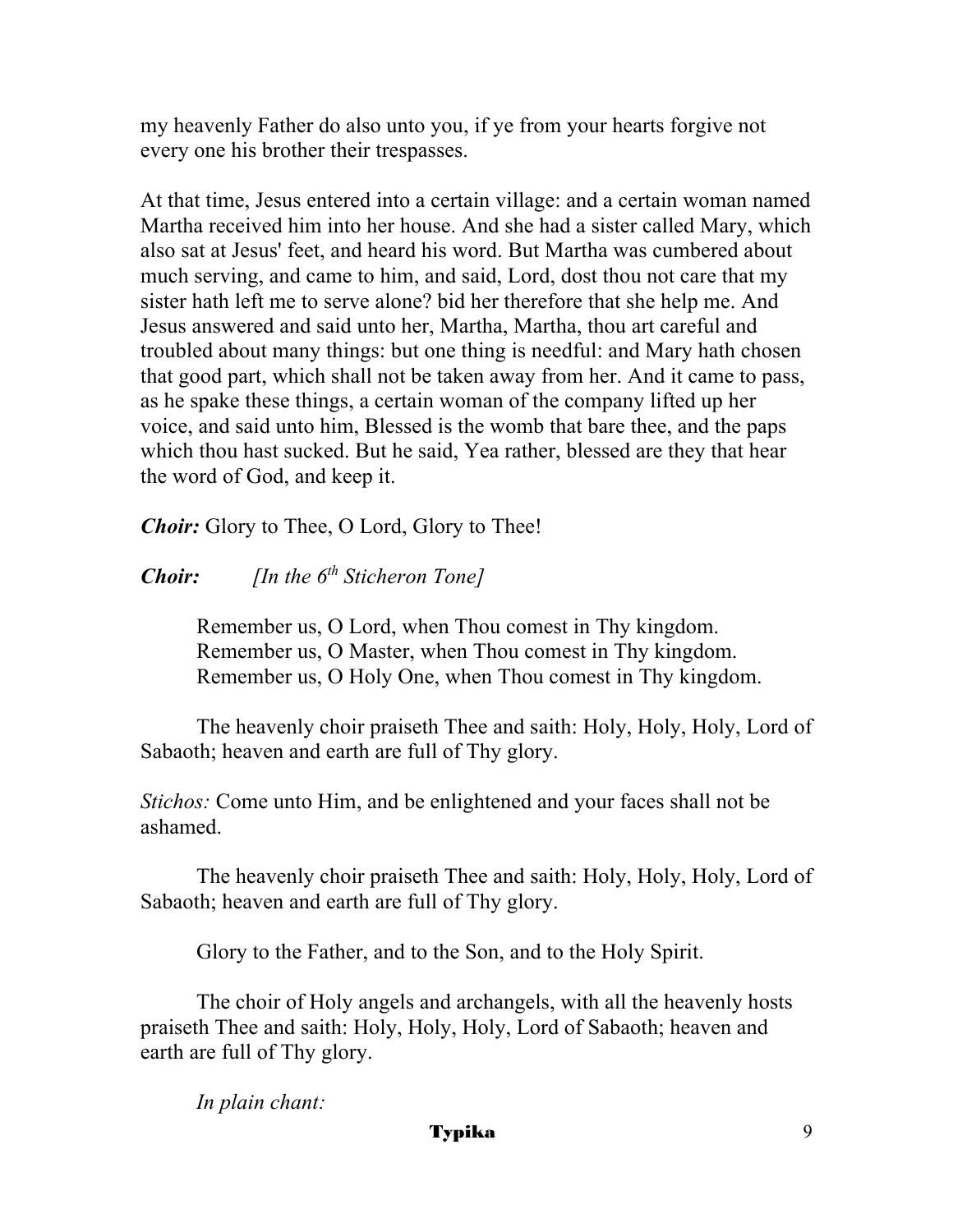Both now and ever, and unto the ages of ages. Amen.

# **The Creed**

*Note: This may be sung to a melody of the choir director's choosing, or simply read.*

I believe in one God, the Father Almighty, / Maker of heaven and earth and of all things visible and invisible. / And in one Lord Jesus Christ, the Son of God, / the Only-begotten, begotten of the Father before all ages; / Light of Light, true God of true God; / begotten, not made; of one essence with the Father, by Whom all things were made; / Who for us men and for our salvation came down from the heavens, / and was incarnate of the Holy Spirit and the Virgin Mary, and became man; / And was crucified for us under Pontius Pilate, / and suffered and was buried; / And arose again on the third day according to the Scriptures; / And ascended into the heavens, and sitteth at the right hand of the Father; / And shall come again, with glory, to judge both the living and the dead; / Whose kingdom shall have no end. / And in the Holy Spirit, the Lord, the Giver of life; Who proceedeth from the Father; / Who with the Father and the Son together is worshipped and glorified; Who spake by the prophets. / In One, Holy, Catholic, and Apostolic Church. / I confess one baptism for the remission of sins. / I look for the resurrection of the dead, / and the life of the age to come. Amen.

*Reader:* Remit, pardon, forgive, O God, our offenses, both voluntary and involuntary, in deed and word, in knowledge and ignorance, by day and by night, in mind and thought; forgive us all things, for Thou art good and the Lover of mankind.

*Choir:* Our Father, Who art in the heavens, hallowed be Thy name. Thy kingdom come, Thy will be done, on earth as it is in heaven. Give us this day our daily bread, and forgive us our debts, as we forgive our debtors; and lead us not into temptation, but deliver us from the evil one.

*Senior Reader:* O Lord Jesus Christ, Son of God, have mercy on us.

*Choir:* Amen.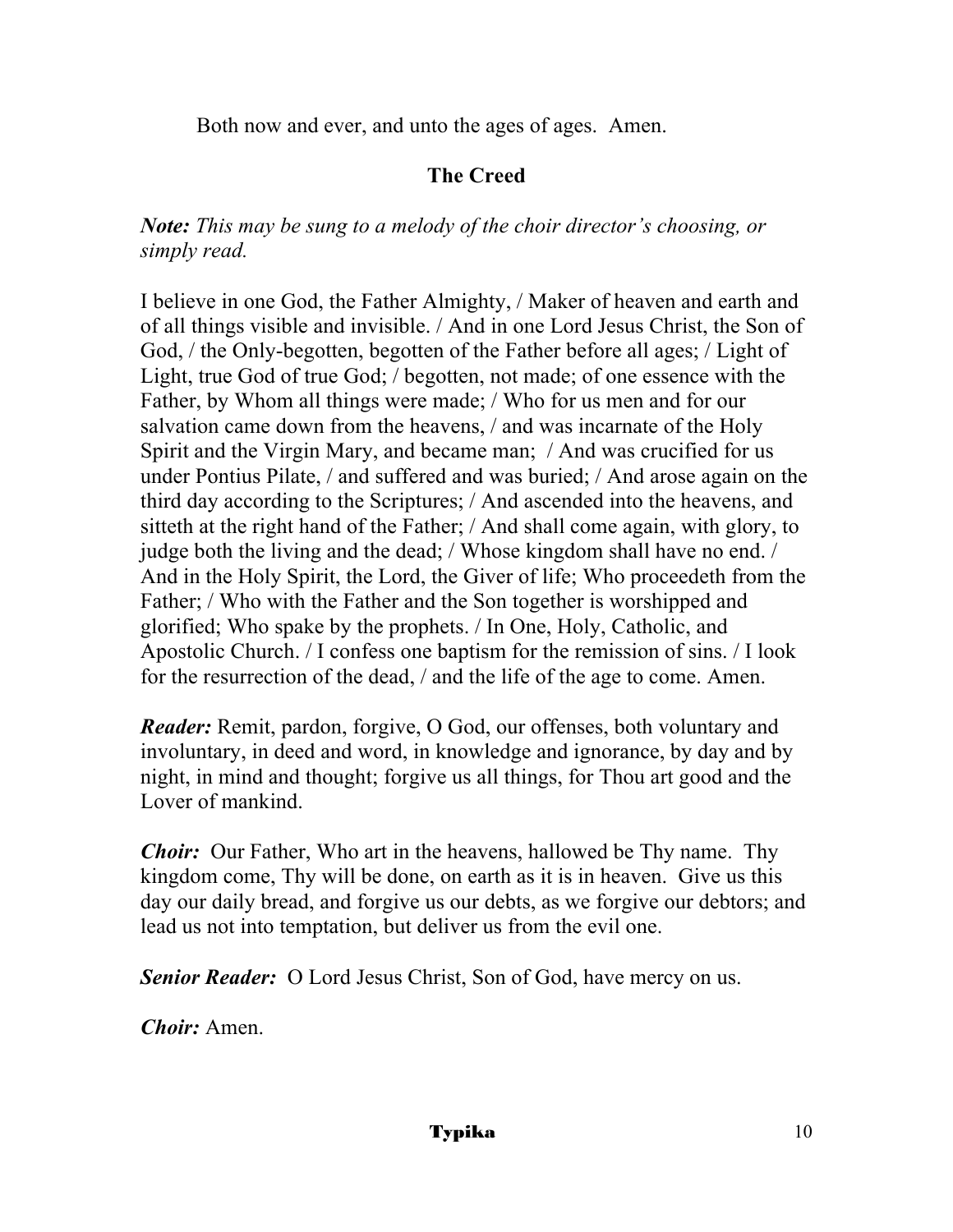## **Kontakia**

**Tone 2:** Thou didst rise from the tomb, O omnipotent Savior, / and Hades was terrified on beholding the wonder; / and the dead arose, / and creation at the sight thereof rejoiceth with Thee. / And Adam also is joyful, // and the world, O my Savior, praiseth Thee for ever.

### **Glory… Both now... Tone 2:**

The grave and death could not hold the Theotokos, / who is sleepless in her intercessions and an unfailing hope in her mediations./ For as the Mother of Life she was translated unto life // by Him Who dwelt in her ever-virgin womb.

*Reader:* Lord, have mercy. *Twelve Times.*

O All-Holy Trinity, the consubstantial dominion, the indivisible Kingdom, and cause of every Good: Show Thy good will even unto me a sinner; make steadfast my heart and grant it understanding, and take away mine every defilement; enlighten my mind that I may glorify, hymn, worship, and say:

*Choir*: One is Holy, One is Lord, Jesus Christ, to the Glory of God the Father. Amen.

*Reader:* Glory to the Father, and to the Son, and to the Holy Spirit, both now and ever, and unto the ages of ages. Amen.

## **Psalm 33**

*Note: This may be sung, or simply read.*

I will bless the Lord at all times, \* His praise shall continually be in my mouth. \*In the Lord shall my soul be praised; \* let the meek hear and be glad.

O magnify the Lord with me, \* and let us exalt His name together. \* I sought the Lord, and He heard me, \* and delivered me from all my tribulations.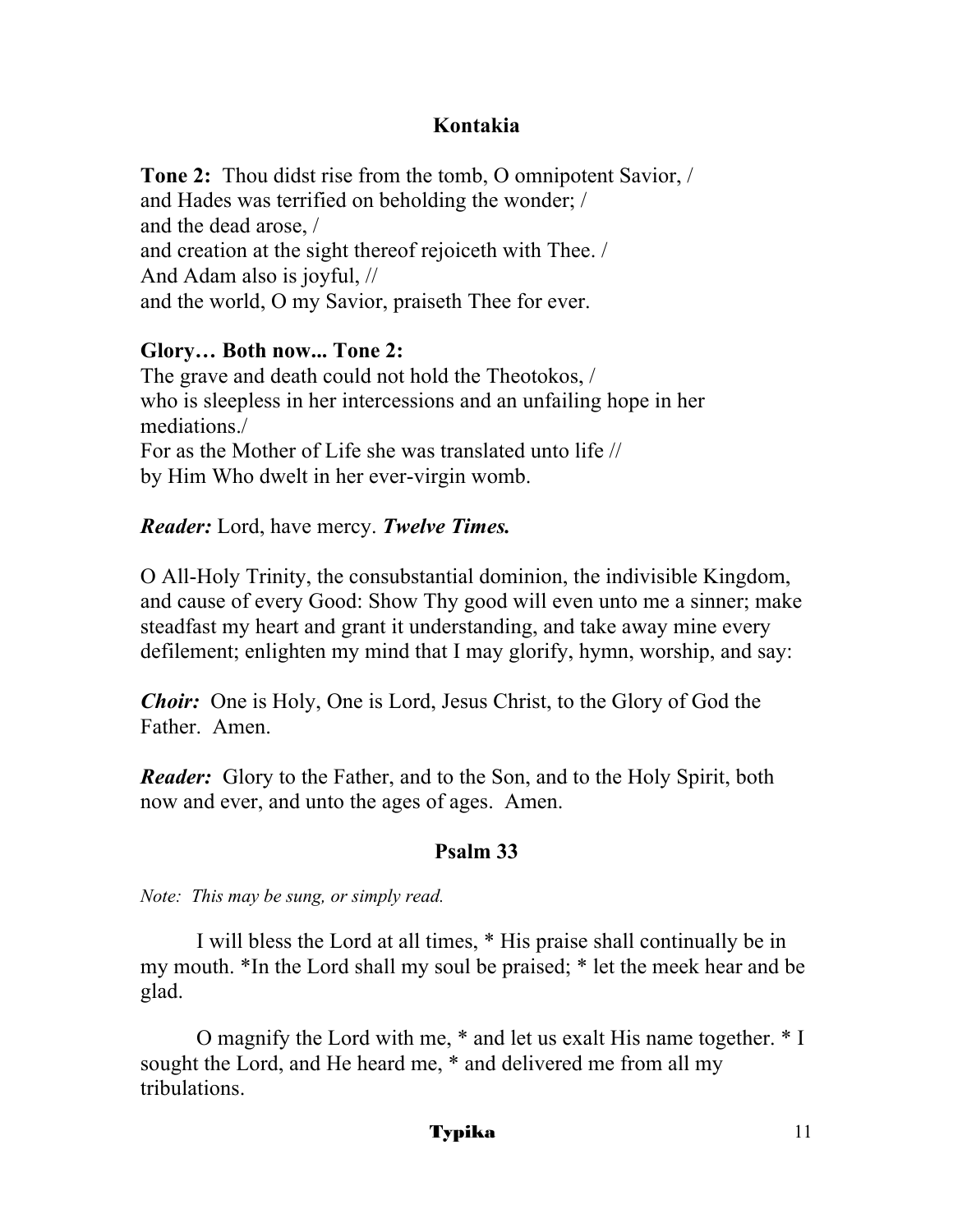Come unto Him, and be enlightened, \* and your faces shall not be ashamed. \* This poor man cried, and the Lord heard him, \* and saved him out of all his tribulations.

The angel of the Lord will encamp round about them that fear Him,  $*$ and will deliver them. \* O taste and see that the Lord is good; \* blessed is the man that hopeth in Him.

O fear the Lord, all ye His saints; \* for there is no want to them that fear Him. \* Rich men have turned poor and gone hungry; \* but they that seek the Lord shall not be deprived of any good thing.

Come ye children, hearken unto me; \* I will teach you the fear of the Lord. \* What man is there that desireth life, \* who loveth to see good days?

Keep thy tongue from evil, \* and thy lips from speaking guile. \* Turn away from evil, and do good; \* seek peace, and pursue it.

The eyes of the Lord are upon the righteous, \* and His ears are opened unto their supplication. \* The face of the Lord is against them that do evil, \* utterly to destroy the remembrance of them from the earth.

The righteous cried, and the Lord heard them, \* and He delivered them out of all their tribulations. \* The Lord is nigh unto them that are of a contrite heart, \* and He will save the humble of spirit. \*

Many are the tribulations of the righteous, \* and the Lord shall deliver them out of them all. \* The Lord keepeth all their bones, \* not one of them shall be broken.

The death of sinners is evil, \* and they that hate the righteous shall do wrong. \* The Lord will redeem the souls of His servants, \* and none of them will do wrong that hope in Him.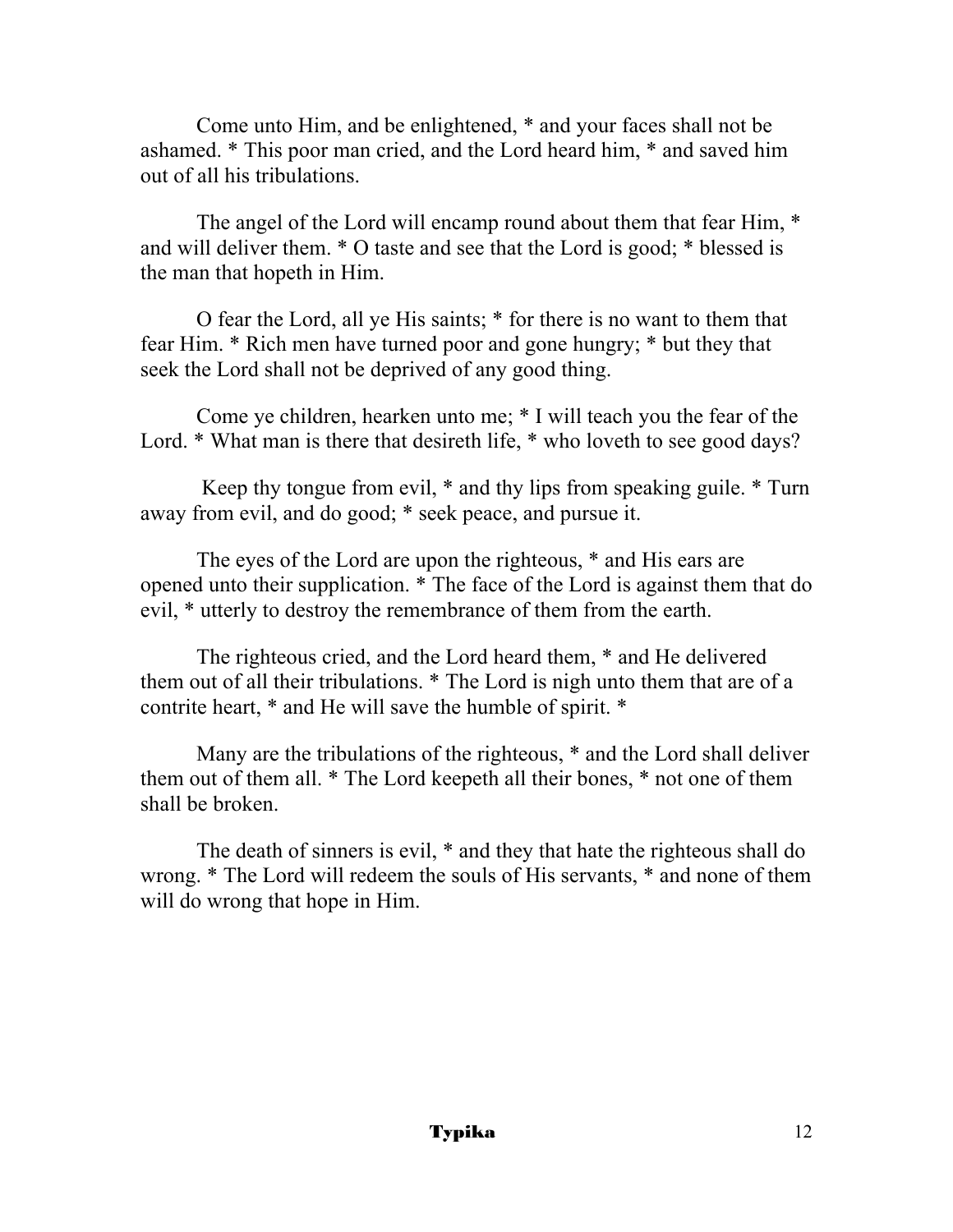## **Megalynarion**

## *Instead of "It is truly meet…" we chant the Irmos of the 9th Ode of the First Canon of the feast, First Tone:*

*Refrain:* The angels, having beheld the Dormition of the Most pure One, / were struck with wonder, // at how the Virgin went up from earth to heaven.

*Irmos:* In thee, O Virgin without spot, / the bounds of nature are overcome: / for childbirth remains virgin / and death is betrothed to life. / O Theotokos, Virgin after bearing child and alive after death, // do thou ever save thine inheritance.

Glory to the Father, and to the Son, and to the Holy Spirit, both now and ever, and unto the ages of ages. Amen.

Lord, have mercy. *Thrice.*

O Lord, Bless.

## *Senior Reader (Facing the East, rather than facing the people):*

Thou that didst rise from the dead, O Lord Jesus Christ, Son of God, for the sake of the prayers of Thy most pure Mother, of our holy and Godbearing fathers, and of all the saints, have mercy on us and save us, for Thou art good and the Lover of mankind.

*Choir:* Amen.